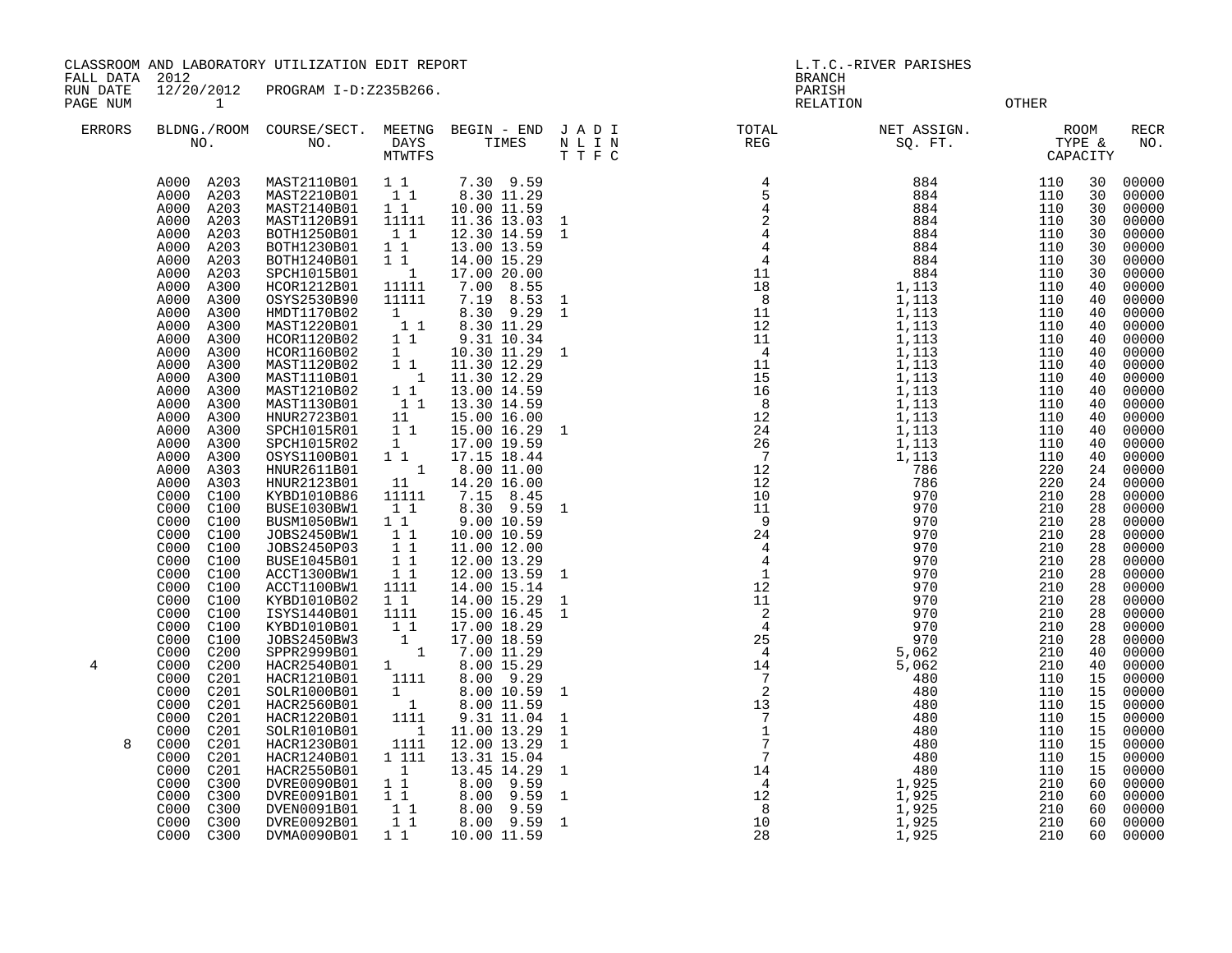FALL DATA 2012 BRANCH

RUN DATE 12/20/2012 PROGRAM I-D:Z235B266.<br>PAGE NUM 2<br>PAGE NUM 2 PAGE NUM 2 CHECK 2 CHECK CONTROL COMMUNICATION RELATION OTHER

| <b>ERRORS</b>  | NO.                          | BLDNG./ROOM COURSE/SECT.<br>NO. | MEETNG<br>DAYS<br><b>MTWTFS</b> | BEGIN - END<br>TIMES       | JADI<br>N L I N<br>T T F C   | TOTAL<br>REG | NET ASSIGN.<br>SQ. FT. | TYPE &<br>CAPACITY | ROOM     | <b>RECR</b><br>NO. |
|----------------|------------------------------|---------------------------------|---------------------------------|----------------------------|------------------------------|--------------|------------------------|--------------------|----------|--------------------|
|                | C000<br>C300<br>C300<br>C000 | DVEN0090B01<br>DVEN0092B01      | $1\quad1$<br>$1\quad1$          | 10.00 11.59<br>10.00 11.59 | $\mathbf{1}$                 |              | 1,925<br>1,925         | 210<br>210         | 60<br>60 | 00000<br>00000     |
|                | C000<br>C300                 | DRFT1230B10                     | 1111                            | 12.00 13.55                |                              |              | 1,925                  | 210                | 60       | 00000              |
|                | C000<br>C300                 | DRFT1161B08                     | 1111                            | 12.00 14.50                | 1                            |              | 1,925                  | 210                | 60       | 00000              |
|                | C300<br>C000                 | DRFT1145B08                     | 1111                            | 12.00 15.45                | 1                            |              | 1,925                  | 210                | 60       | 00000              |
|                | C300<br>C000                 | DRFT1230BW2                     | 1111                            | 12.36 13.45                | $\mathbf{1}$                 |              | 1,925                  | 210                | 60       | 00000              |
|                | C000<br>C300                 | DVMA0092B01                     | 1 1                             | 12.40 14.39                | $\mathbf{1}$                 |              | 1,925                  | 210                | 60       | 00000              |
|                | C300<br>C000                 | DVMA0091B01                     | $1\quad1$                       | 12.40 14.40                |                              |              | 1,925                  | 210                | 60       | 00000              |
|                | C000<br>C300                 | DRFT2661B02                     | 11                              | 13.00 17.00                | 1                            |              | 1,925                  | 210                | 60       | 00000              |
|                | C000<br>C300                 | DVMA0090B02                     | $1\quad1$                       | 16.00 17.59                | $\mathbf{1}$                 |              | 1,925                  | 210                | 60       | 00000              |
|                | C000<br>C300                 | DVMA0092B02                     | $1\quad1$                       | 16.00 17.59                | $\mathbf{1}$                 |              | 1,925                  | 210                | 60       | 00000              |
|                | C000<br>C300                 | DVRE0092B03                     | $1\quad1$                       | 16.00 17.59                | $\mathbf{1}$                 |              | 1,925                  | 210                | 60       | 00000              |
|                | C300<br>C000                 | DVEN0092B02                     | 11                              | 16.00 17.59                |                              |              | 1,925                  | 210                | 60       | 00000              |
|                | C000<br>C300<br>C000         | DVRE0090B02                     | $1\quad1$<br>11                 | 16.00 18.00                |                              |              | 1,925<br>1,925         | 210<br>210         | 60       | 00000<br>00000     |
|                | C300<br>C000<br>C300         | DVEN0090B02<br>DVMA0091B02      | $1\quad1$                       | 16.00 18.00<br>18.00 19.59 |                              |              | 1,925                  | 210                | 60<br>60 | 00000              |
|                | C000<br>C300                 | DVRE0091B02                     | 1 1                             | 18.00 19.59                | 1                            |              | 1,925                  | 210                | 60       | 00000              |
| 8<br>4         | C000<br>C304                 | DVED2996B03                     | 1111                            | 8.00 15.00                 |                              |              | 506                    | 110                | 20       | 00000              |
|                | C000<br>C304                 | DVED2996B05                     | 1111                            | 15.00 20.00                |                              |              | 506                    | 110                | 20       | 00000              |
| $\overline{4}$ | C000<br>C400                 | SPPR2999B02                     | 1 1 1                           | 7.00 15.30                 |                              |              | 1,833                  | 210                | 30       | 00000              |
|                | C000<br>C400                 | SPPR2991B04                     | 1111                            | 9.45 11.15                 | $\mathbf 1$                  |              | 1,833                  | 210                | 30       | 00000              |
|                | C000<br>C400                 | DRFT1230B07                     | 1111                            | 9.45 12.15                 | $\mathbf{1}$                 |              | 1,833                  | 210                | 30       | 00000              |
|                | C000<br>C400                 | DRFT1230B02                     | 1111                            | 9.45 13.29                 | $\mathbf{1}$                 |              | 1,833                  | 210                | 30       | 00000              |
|                | C000<br>C400                 | DRFT1230B05                     | 1111                            | 9.45 13.29                 | $\mathbf{1}$                 |              | 1,833                  | 210                | 30       | 00000              |
|                | C400<br>C000                 | DRFT1220B01                     | 1111                            | 9.45 14.29                 | $\mathbf{1}$                 |              | 1,833                  | 210                | 30       | 00000              |
| 4              | C000<br>C400                 | CADD1215B01                     | 1111                            | 9.45 15.29                 | $\mathbf{1}$                 |              | 1,833                  | 210                | 30       | 00000              |
| 4              | C000<br>C400                 | CADD1215B03                     | 1111                            | 9.45 15.29                 | $\mathbf 1$                  |              | 1,833                  | 210                | 30       | 00000              |
| 4              | C000<br>C400                 | DRFT2310B01                     | 1111                            | 9.45 15.29                 | $\mathbf{1}$                 |              | 1,833                  | 210                | 30       | 00000              |
| 4              | C400<br>C000                 | DRFT2310B03                     | 1111                            | 9.45 15.29                 | $\mathbf{1}$                 |              | 1,833                  | 210                | 30       | 00000              |
| 4              | C000<br>C400                 | DRFT2320B01                     | 1111                            | 9.45 15.29                 | $\mathbf{1}$                 |              | 1,833                  | 210                | 30       | 00000              |
| 4<br>4         | C000<br>C400<br>C000<br>C400 | DRFT2320B02<br>DRFT2330B01      | 1111<br>1111                    | 9.45 15.29<br>9.45 15.29   | $\mathbf{1}$<br>$\mathbf{1}$ |              | 1,833<br>1,833         | 210<br>210         | 30<br>30 | 00000<br>00000     |
| 4              | C000<br>C400                 | DRFT2330B02                     | 1111                            | 9.45 15.29                 | $\mathbf{1}$                 |              | 1,833                  | 210                | 30       | 00000              |
| 4              | C000<br>C400                 | DRFT1145B01                     | $1 \quad$                       | 9.45 15.29                 | $\mathbf{1}$                 |              | 1,833                  | 210                | 30       | 00000              |
| $\overline{4}$ | C000<br>C400                 | CADD1215B02                     | 1111                            | 9.45 15.30                 | $\mathbf{1}$                 |              | 1,833                  | 210                | 30       | 00000              |
| 4              | C400<br>C000                 | DRFT2310B02                     | 1111                            | 9.45 15.30                 | $\mathbf 1$                  |              | 1,833                  | 210                | 30       | 00000              |
| 4              | C000<br>C400                 | DRFT2340B01                     | 1111                            | 9.45 15.30                 | $\mathbf{1}$                 |              | 1,833                  | 210                | 30       | 00000              |
| 4              | C000<br>C400                 | DRFT2350B01                     | 1111                            | 9.45 15.30                 | $\mathbf{1}$                 |              | 1,833                  | 210                | 30       | 00000              |
| 4              | C000<br>C400                 | DRFT2431B01                     | 1111                            | 9.45 15.30                 | $\mathbf{1}$                 |              | 1,833                  | 210                | 30       | 00000              |
| $\overline{4}$ | C000<br>C400                 | DRFT2531B01                     | 1111                            | 9.45 15.30                 | $\mathbf{1}$                 |              | 1,833                  | 210                | 30       | 00000              |
| 4              | C000<br>C400                 | DRFT1110B01                     | 1111                            | 9.45 15.54                 | $\mathbf 1$                  |              | 1,833                  | 210                | 30       | 00000              |
| 4              | C000<br>C400                 | DRFT1120B01                     | 1111                            | 9.45 15.54                 | $\mathbf 1$                  |              | 1,833                  | 210                | 30       | 00000              |
| 4              | C000<br>C400                 | DRFT1130B01                     | 1111                            | 9.45 15.54                 | $\mathbf{1}$                 |              | 1,833                  | 210                | 30       | 00000              |
| 4              | C000<br>C400                 | DRFT1130B02                     | 1111                            | 9.45 15.54                 | $\mathbf 1$                  |              | 1,833                  | 210                | 30       | 00000              |
| 4              | C400<br>C000                 | DRFT1161B01                     | 1111                            | 9.45 15.55                 | $\mathbf{1}$                 |              | 1,833                  | 210                | 30       | 00000              |
| 4              | C000<br>C400                 | DRFT1161B05                     | 1111                            | 9.45 15.55                 | $\mathbf{1}$                 |              | 1,833                  | 210                | 30       | 00000              |
| 4<br>4         | C000<br>C400<br>C000         | CADD1210B02                     | 1111<br>1111                    | 9.45 16.49                 | $\mathbf{1}$                 |              | 1,833                  | 210<br>210         | 30<br>30 | 00000              |
| 4              | C400<br>C400<br>C000         | DRFT1145B04<br>DRFT1215B05      | 1111                            | 9.45 16.50<br>9.45 16.50   | $\mathbf{1}$<br>$\mathbf{1}$ |              | 1,833<br>1,833         | 210                | 30       | 00000<br>00000     |
| 4              | C400<br>C000                 | DRFT2320B03                     | 1111                            | 9.45 16.50                 | $\mathbf{1}$                 |              | 1,833                  | 210                | 30       | 00000              |
| 4              | C000<br>C400                 | CADD1215B06                     | 1111                            | 10.00 15.45                | 1                            |              | 1,833                  | 210                | 30       | 00000              |
|                |                              |                                 |                                 |                            |                              |              |                        |                    |          |                    |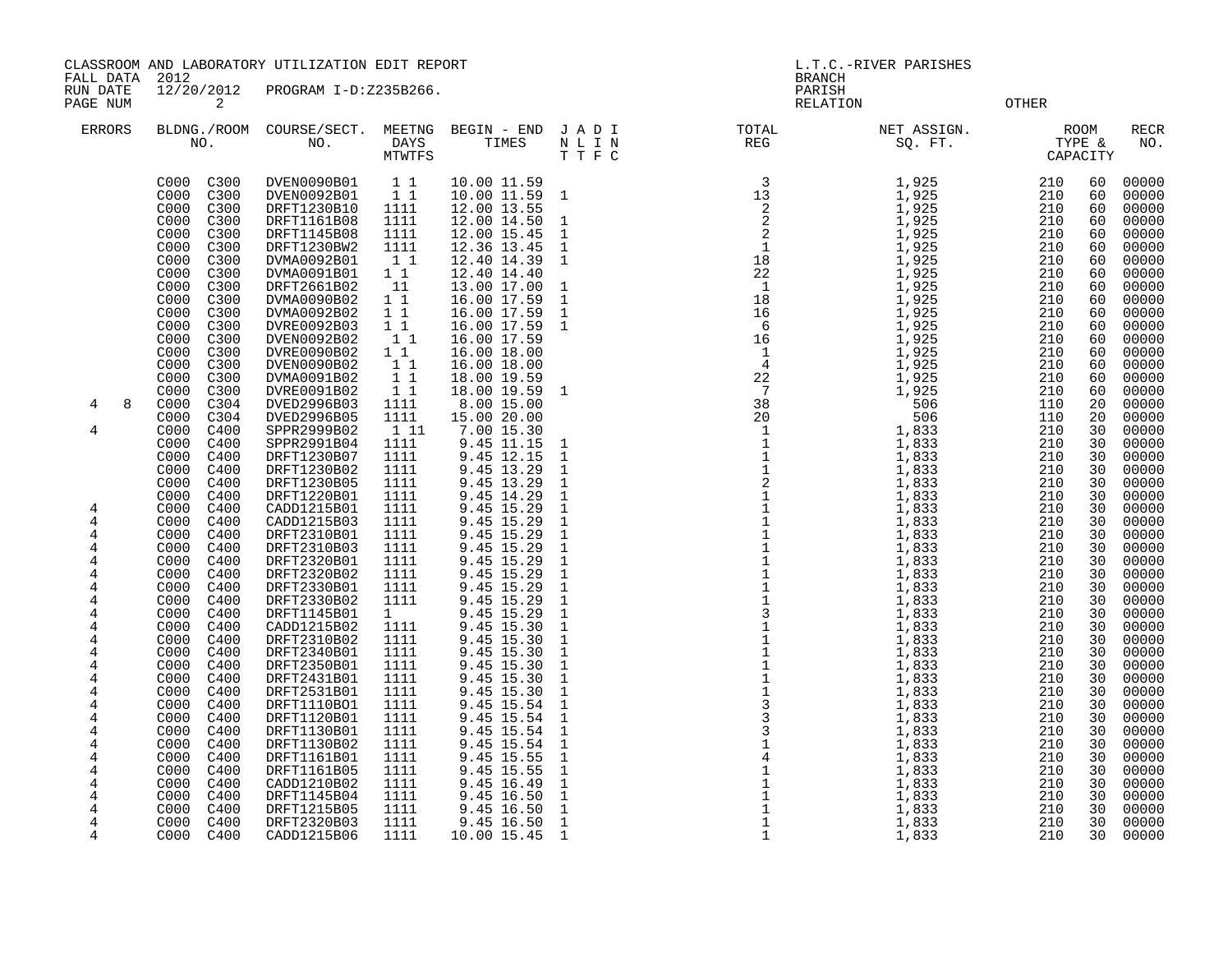FALL DATA 2012 BRANCH

RUN DATE 12/20/2012 PROGRAM I-D:Z235B266.<br>PAGENUM 3 PAGE NUM 3 RELATION OTHER

| <b>ERRORS</b>                                                               |                                           | NO.                                                                                                                                                                                          | BLDNG./ROOM COURSE/SECT.<br>NO.                                                                                                                                                  | MEETNG<br><b>DAYS</b><br><b>MTWTFS</b>                                                                               | BEGIN - END JADI<br>TIMES                                                                                                                                                      | N L I N<br>TTFC                                                                                                                                                | TOTAL<br>REG                                                                                                                                                                                                                                                                                                                                                                                                                                                | NET ASSIGN.<br>SQ. FT.                                                                                   | ROOM<br>TYPE &<br>CAPACITY                                                                                                                               | RECR<br>NO.                                                                                              |
|-----------------------------------------------------------------------------|-------------------------------------------|----------------------------------------------------------------------------------------------------------------------------------------------------------------------------------------------|----------------------------------------------------------------------------------------------------------------------------------------------------------------------------------|----------------------------------------------------------------------------------------------------------------------|--------------------------------------------------------------------------------------------------------------------------------------------------------------------------------|----------------------------------------------------------------------------------------------------------------------------------------------------------------|-------------------------------------------------------------------------------------------------------------------------------------------------------------------------------------------------------------------------------------------------------------------------------------------------------------------------------------------------------------------------------------------------------------------------------------------------------------|----------------------------------------------------------------------------------------------------------|----------------------------------------------------------------------------------------------------------------------------------------------------------|----------------------------------------------------------------------------------------------------------|
| $\overline{4}$<br>$\overline{4}$<br>4<br>4                                  | 8<br>8<br>8<br>8<br>8<br>8<br>8<br>8<br>8 | C400<br>C000<br>C400<br>C000<br>C000<br>C400<br>C400<br>C000<br>C400<br>C000<br>C000<br>C400<br>C400<br>C000<br>C400<br>C000<br>C000<br>C400<br>C400<br>C000<br>C400<br>C000<br>C000<br>C500 | DRFT1145B05<br>DRFT1120B04<br>DRFT1130B05<br>DRFT1161B06<br>DRFT1110BW1<br>DRFT1120BW1<br>DRFT1145BW1<br>DRFT1110B03<br>DRFT1120B03<br>DRFT1130B04<br>CHEM1410B01<br>IMMT1110B91 | 1111<br>1111<br>1111<br>1111<br>$1\quad1$<br>$1\quad1$<br>$1\quad1$<br>1111<br>1111<br>1111<br>$\mathbf{1}$<br>11111 | 10.00 15.45<br>10.00 16.10<br>10.00 16.10<br>10.00 16.10<br>12.00 13.59<br>12.00 13.59<br>12.00 14.00<br>13.00 15.14<br>13.00 15.14<br>13.00 15.14<br>18.00 21.00<br>7.15 8.45 | $\overline{1}$<br>$\mathbf{1}$<br>$\mathbf{1}$<br>$\mathbf{1}$<br>$\mathbf{1}$<br>$\mathbf{1}$<br>$\mathbf{1}$<br>$\mathbf{1}$<br>$\mathbf{1}$<br>$\mathbf{1}$ | $\begin{array}{l} \text{I} \text{P} \\ \text{R} \\ \text{I} \\ \text{I} \\ \text{I} \\ \text{I} \\ \text{I} \\ \text{I} \\ \text{I} \\ \text{I} \\ \text{I} \\ \text{I} \\ \text{I} \\ \text{I} \\ \text{I} \\ \text{I} \\ \text{I} \\ \text{I} \\ \text{I} \\ \text{I} \\ \text{I} \\ \text{I} \\ \text{I} \\ \text{I} \\ \text{I} \\ \text{I} \\ \text{I} \\ \text{I} \\ \text{I} \\ \text{I} \\ \text{I} \\ \text{I} \\ \text{I} \\ \text{I} \\ \text{I$ | 1,833<br>1,833<br>1,833<br>1,833<br>1,833<br>1,833<br>1,833<br>1,833<br>1,833<br>1,833<br>1,833<br>3,363 | 210<br>30<br>210<br>30<br>210<br>30<br>210<br>30<br>210<br>30<br>210<br>30<br>210<br>30<br>30<br>210<br>210<br>30<br>30<br>210<br>210<br>30<br>210<br>30 | 00000<br>00000<br>00000<br>00000<br>00000<br>00000<br>00000<br>00000<br>00000<br>00000<br>00000<br>00000 |
| 4                                                                           |                                           | C500<br>C000<br>C000<br>C500<br>C000<br>C500<br>C000<br>C500<br>C500<br>C000<br>C000<br>C500                                                                                                 | IMMT1111B91<br>IMMT1311B91<br>IMMT2999B01<br>IMMT1110B01<br>IMMT1110B92<br>IMMT1111B92                                                                                           | 11111<br>11111<br>1<br>11111<br>11111<br>11111                                                                       | 7.15<br>8.45<br>8.45<br>7.15<br>7.30 16.59<br>8.00 10.59<br>11.00 14.40<br>11.00 14.40                                                                                         | $\mathbf{1}$<br>$\mathbf{1}$<br>$\mathbf{1}$<br>$\mathbf{1}$<br>$\overline{1}$                                                                                 |                                                                                                                                                                                                                                                                                                                                                                                                                                                             | 3,363<br>3,363<br>3,363<br>3,363<br>3,363<br>3,363                                                       | 30<br>210<br>210<br>30<br>30<br>210<br>210<br>30<br>210<br>30<br>210<br>30                                                                               | 00000<br>00000<br>00000<br>00000<br>00000<br>00000                                                       |
|                                                                             | 8<br>8<br>8                               | C000<br>C500<br>C500<br>C000<br>C000<br>C500<br>C000<br>C503<br>C503<br>C000                                                                                                                 | IMMT1311BP2<br>IMMT1241B01<br>IMMT1231B01<br>IMMT1503B02<br>IMMT1320B02                                                                                                          | 11111<br>1111<br>1111<br>11111<br>1111                                                                               | 11.00 14.40<br>13.00 15.29<br>13.00 15.30<br>8.00 11.00<br>8.00 11.00                                                                                                          | $\overline{1}$<br>$\overline{1}$<br>$\overline{1}$<br>$\overline{\phantom{0}}$                                                                                 |                                                                                                                                                                                                                                                                                                                                                                                                                                                             | 3,363<br>3,363<br>3,363<br>450<br>450                                                                    | 210<br>30<br>210<br>30<br>210<br>30<br>110<br>20<br>110<br>20                                                                                            | 00000<br>00000<br>00000<br>00000<br>00000                                                                |
|                                                                             | 8                                         | C000<br>C503<br>C503<br>C000<br>C000<br>C503<br>C000<br>C503<br>C000<br>C601<br>C000<br>C601                                                                                                 | IMMT1321B02<br>IMMT1410B01<br>IMMT1230B01<br>PTEC1010B12<br>IMMT2995B50<br>WELD1210B01                                                                                           | 1111<br>1111<br>1111<br>$1 \quad$<br>11111<br>11111                                                                  | 8.00 11.00<br>8.00 11.00<br>13.00 15.29<br>18.00 21.00<br>7.00 12.00<br>8.00 12.29                                                                                             | $\mathbf{1}$<br>$\mathbf{1}$<br>$\mathbf{1}$                                                                                                                   |                                                                                                                                                                                                                                                                                                                                                                                                                                                             | 450<br>450<br>450<br>450<br>450<br>450                                                                   | 110<br>20<br>20<br>110<br>110<br>20<br>20<br>110<br>20<br>110<br>110<br>20                                                                               | 00000<br>00000<br>00000<br>00000<br>00000<br>00000                                                       |
| 4<br>4<br>4<br>$\overline{4}$<br>$\overline{4}$<br>4<br>$\overline{4}$<br>4 | 8<br>8<br>8<br>8<br>8<br>8<br>8<br>8<br>8 | C000<br>C601<br>C000<br>C601<br>C601<br>C000<br>C000<br>C601<br>C000<br>C601<br>C000<br>C601<br>C000<br>C601<br>C000<br>C601<br>C601<br>C000                                                 | WELD1310B01<br>WELD1120B02<br>WELD1110B01<br>WELD1130B02<br>WELD1412B01<br>WELD1420B01<br>WELD1511B01<br>WELD1512B01<br>WELD2230B02                                              | 11111<br>11111<br>11111<br>11111<br>11111<br>11111<br>11111<br>11111<br>11111                                        | 8.00 12.29<br>8.00 13.29<br>8.00 14.29<br>8.00 14.29<br>8.00 14.29<br>8.00 14.29<br>8.00 14.29<br>8.00 14.29<br>8.00 14.30                                                     | $\mathbf{1}$<br>$\mathbf{1}$<br>$\mathbf{1}$<br>$\mathbf{1}$<br>$\mathbf{1}$<br>$\mathbf{1}$<br>$\mathbf{1}$<br>$\mathbf{1}$<br>$\mathbf{1}$                   |                                                                                                                                                                                                                                                                                                                                                                                                                                                             | 450<br>450<br>450<br>450<br>450<br>450<br>450<br>450<br>450                                              | 110<br>20<br>110<br>20<br>110<br>20<br>110<br>20<br>110<br>20<br>110<br>20<br>110<br>20<br>110<br>20<br>110<br>20                                        | 00000<br>00000<br>00000<br>00000<br>00000<br>00000<br>00000<br>00000<br>00000                            |
| 4<br>4<br>4<br>4<br>4<br>4<br>4<br>4                                        | 8<br>8<br>8<br>8<br>8<br>8<br>8<br>8<br>8 | C000<br>C601<br>C601<br>C000<br>C601<br>C000<br>C000<br>C601<br>C000<br>C601<br>C601<br>C000<br>C000<br>C601<br>C000<br>C601<br>C000<br>C601                                                 | WELD1410B01<br>WELD1411B01<br>WELD2110B01<br>WELD2111B02<br>WELD2310B01<br>WELD2311B01<br>WELD1140B02<br>WELD2995B50<br>WELD1140B01                                              | 11111<br>11111<br>11111<br>11111<br>11111<br>11111<br>11111<br>11111<br>1111                                         | 8.00 15.29<br>8.00 15.29<br>8.00 15.29<br>8.00 15.29<br>8.00 15.29<br>8.00 15.29<br>8.00 17.29<br>12.30 21.00<br>16.00 20.29                                                   | $\mathbf{1}$<br>$\mathbf 1$<br>$\mathbf{1}$<br>$\mathbf{1}$<br>$\mathbf{1}$<br>$1\,$<br>$1\,$<br>$\mathbf{1}$<br>$\mathbf{1}$                                  |                                                                                                                                                                                                                                                                                                                                                                                                                                                             | 450<br>450<br>450<br>450<br>450<br>450<br>450<br>450<br>450                                              | 110<br>20<br>20<br>110<br>110<br>20<br>20<br>110<br>110<br>20<br>110<br>20<br>20<br>110<br>110<br>20<br>110<br>20                                        | 00000<br>00000<br>00000<br>00000<br>00000<br>00000<br>00000<br>00000<br>00000                            |
| 4                                                                           | 8<br>8<br>8<br>$\mathsf{R}$               | C000<br>C601<br>C000<br>C601<br>C601<br>C000<br>C000<br>C601                                                                                                                                 | WELD1420B02<br>WELD1510B02<br>WELD2210B06<br>WELD1110B03                                                                                                                         | 1111<br>1111<br>1111<br>1111                                                                                         | 16.00 20.49<br>16.00 20.49<br>16.00 21.00<br>16.00 21.29                                                                                                                       | $\mathbf{1}$<br>$\mathbf{1}$<br>$\mathbf{1}$<br>$\mathbf{1}$                                                                                                   | $\mathbf{1}$                                                                                                                                                                                                                                                                                                                                                                                                                                                | 450<br>450<br>450<br>450                                                                                 | 20<br>110<br>110<br>20<br>110<br>20<br>20<br>110                                                                                                         | 00000<br>00000<br>00000<br>00000                                                                         |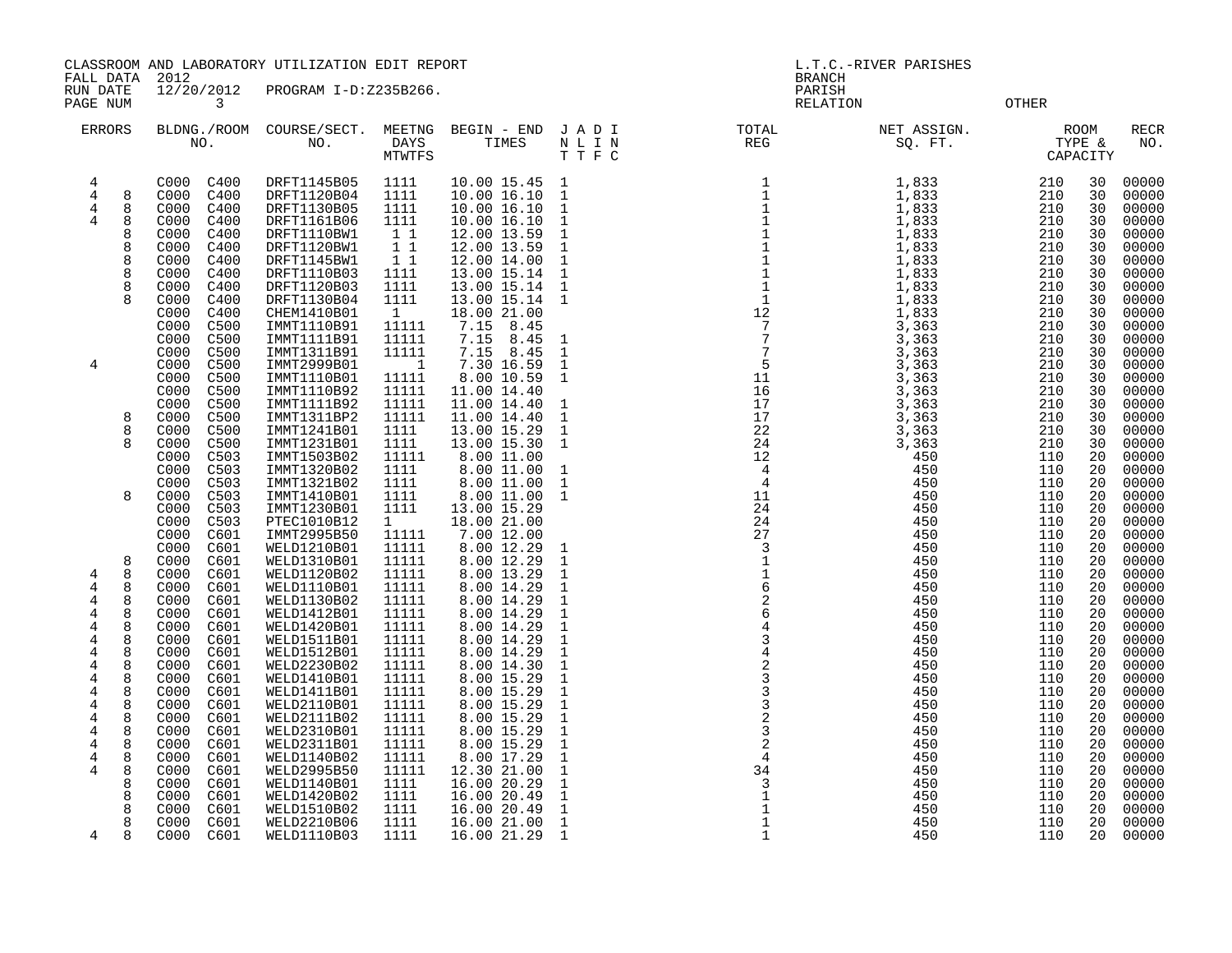FALL DATA 2012 BRANCH RUN DATE 12/20/2012 PROGRAM I-D:Z235B266.

PAGE NUM 4 CHOSEN CONTROL CONTROL CONTROL CONTROL CONTROL CONTROL CONTROL CONTROL CONTROL CONTROL CONTROL CONTROL

| <b>ERRORS</b>  |              | NO.          |              | BLDNG./ROOM COURSE/SECT.<br>NO. | MEETNG<br>DAYS<br><b>MTWTFS</b> | BEGIN - END<br>TIMES         | JADI<br>N L I N<br>TTFC | TOTAL<br>$\mathop{\mathrm{REG}}$ | NET ASSIGN.<br>SQ. FT. |            | <b>ROOM</b><br>TYPE &<br>CAPACITY | RECR<br>NO.    |
|----------------|--------------|--------------|--------------|---------------------------------|---------------------------------|------------------------------|-------------------------|----------------------------------|------------------------|------------|-----------------------------------|----------------|
| 4<br>4         | 8<br>8       | C000<br>C000 | C601<br>C601 | WELD1120B01<br>WELD1130B01      | 1111<br>1111                    | 16.00 21.29 1<br>16.00 21.29 | 1                       |                                  | 450<br>450             | 110<br>110 | 20<br>20                          | 00000<br>00000 |
| $\overline{4}$ | 8            | C000         | C601         | WELD1210B02                     | 1111                            | 16.00 21.29                  | $\mathbf{1}$            |                                  | 450                    | 110        | 20                                | 00000          |
| $\overline{4}$ | 8            | C000         | C601         | WELD1410B02                     | 1111                            | 16.00 21.29                  | <sup>1</sup>            |                                  | 450                    | 110        | 20                                | 00000          |
| 4              | 8            | C000         | C601         | WELD1411B02                     | 1111                            | 16.00 21.29                  | $\mathbf{1}$            |                                  | 450                    | 110        | 20                                | 00000          |
| 4              | 8            | C000         | C601         | WELD2110B02                     | 1111                            | 16.00 21.29                  | $\mathbf{1}$            |                                  | 450                    | 110        | 20                                | 00000          |
| 4              | 8            | C000         | C601         | WELD2111B01                     | 1111                            | 16.00 21.29                  | $\mathbf{1}$            |                                  | 450                    | 110        | 20                                | 00000          |
| 4              | 8            | C000         | C601         | WELD2310P02                     | 1111                            | 16.00 21.29                  | $\mathbf{1}$            |                                  | 450                    | 110        | 20                                | 00000          |
| 4              |              | C000         | C601         | WELD2311P02                     | 1111                            | 16.00 21.29                  | $\mathbf{1}$            |                                  | 450                    | 110        | 20                                | 00000          |
| 4              | $\mathsf{R}$ | C000         | C601         | WELD2230B01                     | 1111                            | 16.00 21.30                  | <sup>1</sup>            |                                  | 450                    | 110        | 20                                | 00000          |
|                |              | D000         | D102         | PTEC1010B01                     | $1\quad1$                       | 8.59<br>7.30                 |                         |                                  | 727                    | 110        | 26                                | 00000          |
|                |              | D000         | D102         | PTEC1010B03                     | 11                              | 8.00 9.29                    |                         |                                  | 727                    | 110        | 26                                | 00000          |
|                |              | D000         | D102         | PTEC1010B02                     | $1\quad1$                       | 9.30 10.59                   |                         |                                  | 727                    | 110        | 26                                | 00000          |
|                |              | D000         | D102         | PTEC1320B03                     | $1\quad1$                       | 12.30 14.29                  |                         |                                  | 727                    | 110        | 26                                | 00000          |
|                |              | D000         | D102         | <b>PTEC1310B05</b>              | 11                              | 12.30 14.29                  |                         |                                  | 727                    | 110        | 26                                | 00000          |
|                |              | D000<br>D000 | D102<br>D102 | PTEC2630B03<br>PTEC2912B01      | 11<br>$1\quad1$                 | 14.30 15.59<br>14.30 15.59   |                         |                                  | 727<br>727             | 110<br>110 | 26<br>26                          | 00000<br>00000 |
|                |              | D000         | D102         | <b>PTEC1310B04</b>              | $\overline{1}$                  | 17.30 21.30                  |                         |                                  | 727                    | 110        | 26                                | 00000          |
|                |              | D000         | D106         | PTEC1010B91                     | 11111                           | 7.35 10.15                   |                         |                                  | 615                    | 110        | 23                                | 00000          |
|                |              | D000         | D106         | PTEC1010B06                     | 11                              | $8.00$ $9.30$                | 1                       |                                  | 615                    | 110        | 23                                | 00000          |
|                |              | D000         | D106         | PTEC2030B01                     | 11                              | 8.00 9.58                    |                         |                                  | 615                    | 110        | 23                                | 00000          |
| 4              |              | D000         | D106         | PTEC2911B03                     | 1                               | 8.00 16.00                   |                         |                                  | 615                    | 110        | 23                                | 00000          |
|                |              | D000         | D106         | PTEC1610B01                     | $1\quad1$                       | 9.00 10.59                   |                         |                                  | 615                    | 110        | 23                                | 00000          |
|                |              | D000         | D106         | PTEC2440B04                     | 1 1                             | 10.00 11.29                  |                         |                                  | 615                    | 110        | 23                                | 00000          |
|                |              | D000         | D106         | PTEC1010B92                     | 11111                           | 11.22 14.05                  | $\mathbf{1}$            |                                  | 615                    | 110        | 23                                | 00000          |
|                | $\mathsf{R}$ | D000         | D106         | PTEC2420B02                     | 1 1                             | 12.00 14.29                  | $\mathbf{1}$            |                                  | 615                    | 110        | 23                                | 00000          |
|                |              | D000         | D106         | PTEC1320B01                     | $1\quad1$                       | 12.30 14.29                  |                         |                                  | 615                    | 110        | 23                                | 00000          |
|                |              | D000         | D106         | PTEC1320B02                     | $1 \quad$                       | 17.30 21.29                  |                         |                                  | 615                    | 110<br>110 | 23                                | 00000          |
|                |              | D000<br>D000 | D106<br>D106 | PTEC1610B02<br>PTEC1610B02      | $\mathbf{1}$<br>1               | 17.30 21.29<br>17.30 21.30   |                         |                                  | 615<br>615             | 110        | 23<br>23                          | 00000<br>00000 |
|                |              | D000         | D106         | PTEC1610B03                     | $\overline{1}$                  | 17.30 21.30                  |                         |                                  | 615                    | 110        | 23                                | 00000          |
|                |              | D000         | D106         | PTEC1320B01                     | $\qquad \quad \, 1$             | 17.30 21.30                  |                         |                                  | 615                    | 110        | 23                                | 00000          |
|                |              | D000         | D106         | PTEC1010B04                     | 1                               | 18.00 20.59                  |                         |                                  | 615                    | 110        | 23                                | 00000          |
|                |              | D000         | D107         | MATH1110B01                     | 11                              | 8.00 9.29                    |                         |                                  | 633                    | 110        | 51                                | 00000          |
|                |              | D000         | D107         | MATH1015BW2                     | $1\quad1$                       | 10.30 12.00                  |                         |                                  | 633                    | 110        | 51                                | 00000          |
|                |              | D000         | D107         | MATH1015BW3                     | 11                              | 13.00 14.29                  |                         |                                  | 633                    | 110        | 51                                | 00000          |
|                |              | D000         | D107         | PTEC2630B01                     | $1 \quad$                       | 17.30 20.29                  |                         |                                  | 633                    | 110        | 51                                | 00000          |
|                |              | D000         | D107         | PTEC2440B01                     | 1                               | 18.00 20.59                  |                         |                                  | 633                    | 110        | 51                                | 00000          |
|                |              | D000         | D107         | PTEC1010B05                     | 1                               | 18.00 20.59                  |                         |                                  | 633                    | 110        | 51                                | 00000          |
| 4              |              | D000         | D117         | PTEC2430B03                     | $\mathbf{1}$                    | 7.00 12.29                   |                         |                                  | 3,245                  | 210        | 80                                | 00000          |
| $\overline{4}$ |              | D000         | D117         | PTEC2911B02                     | $\frac{1}{1}$                   | 7.30 14.30                   |                         |                                  | 3,245                  | 210        | 80                                | 00000          |
| $\overline{4}$ | 9            | D000         | D117         | PTEC2911B02                     | $\mathbf{1}$                    | 7.30 14.30                   |                         |                                  | 3,245                  | 210        | 80                                | 00000          |
| 4              |              | D000<br>D000 | D117<br>D117 | PTEC2911B01<br>PTEC2420B01      | 1<br>1 1                        | 7.30 16.59<br>10.00 11.59    |                         |                                  | 3,245<br>3,245         | 210<br>210 | 80<br>80                          | 00000          |
|                |              | D000         | D117         | PTEC2440B05                     | 11                              | 10.00 13.00                  |                         |                                  | 3,245                  | 210        | 80                                | 00000<br>00000 |
|                |              | D000         | D117         | PTEC1310B02                     | $1\quad1$                       | 12.30 14.29                  | 1                       |                                  | 3,245                  | 210        | 80                                | 00000          |
|                |              | D000         | D117         | PTEC1310B01                     | $1\quad1$                       | 12.30 14.30                  |                         |                                  | 3,245                  | 210        | 80                                | 00000          |
|                |              | D000         | D117         | PTEC1000B02                     |                                 | 14.00 16.00                  |                         |                                  | 3,245                  | 210        | 80                                | 00000          |
|                |              | D000         | D117         | PTEC1000B01                     | $\overline{1}$                  | 17.00 19.00                  |                         |                                  | 3,245                  | 210        | 80                                | 00000          |
|                |              | D000         | D117         | PTEC2630B02                     | $\mathbf{1}$                    | 17.30 20.29                  |                         |                                  | 3,245                  | 210        | 80                                | 00000          |
|                |              | D000         | D117         | PTEC1310B03                     | $\mathbf{1}$                    | 17.30 21.30                  |                         | 25                               | 3,245                  | 210        | 80                                | 00000          |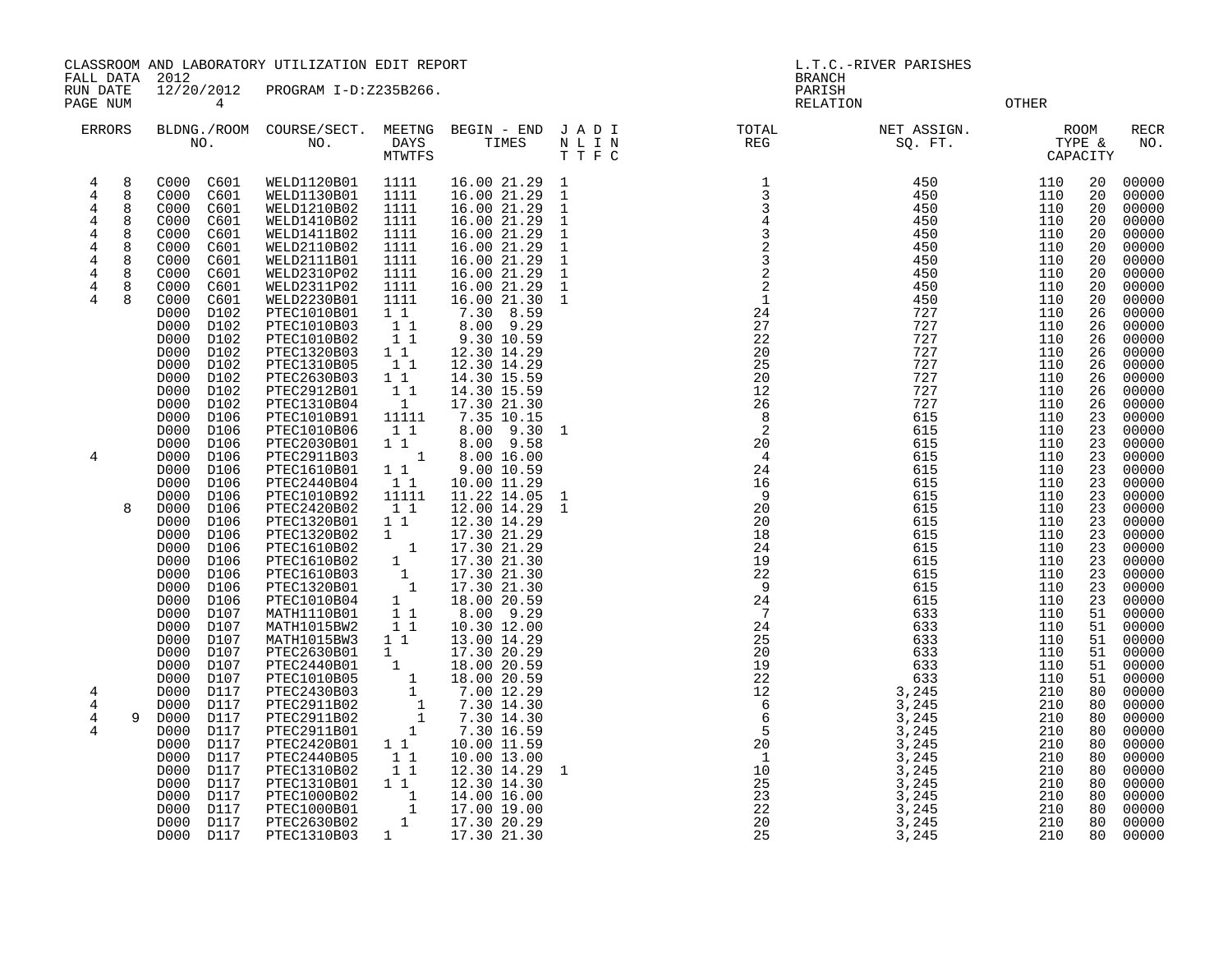FALL DATA 2012 BRANCH

RUN DATE 12/20/2012 PROGRAM I-D:Z235B266.<br>PAGE NUM 5 PAGE NUM 5 CONTROL CONTROL CONTROL CONTROL CONTROL CONTROL CONTROL CONTROL CONTROL CONTROL CONTROL CONTROL CONTROL CONTROL CONTROL CONTROL CONTROL CONTROL CONTROL CONTROL CONTROL CONTROL CONTROL CONTROL CONTROL CONTROL CON

| <b>ERRORS</b>               |              | BLDNG./ROOM<br>NO.                                                                                                                                                                                           | COURSE/SECT.<br>NO.                                                                                                                                                                             | MEETNG<br><b>DAYS</b><br><b>MTWTFS</b>                                                                                                                                                                  | BEGIN - END<br>TIMES                                                                                                                                                                           | JADI<br>N L I N<br>TTFC | TOTAL<br>REG                                                                           | NET ASSIGN.<br>SQ. FT.                                                                                            |                                                                                         | <b>ROOM</b><br>TYPE &<br>CAPACITY                                          | <b>RECR</b><br>NO.                                                                                                |
|-----------------------------|--------------|--------------------------------------------------------------------------------------------------------------------------------------------------------------------------------------------------------------|-------------------------------------------------------------------------------------------------------------------------------------------------------------------------------------------------|---------------------------------------------------------------------------------------------------------------------------------------------------------------------------------------------------------|------------------------------------------------------------------------------------------------------------------------------------------------------------------------------------------------|-------------------------|----------------------------------------------------------------------------------------|-------------------------------------------------------------------------------------------------------------------|-----------------------------------------------------------------------------------------|----------------------------------------------------------------------------|-------------------------------------------------------------------------------------------------------------------|
| 4<br>4                      |              | D000<br>D117<br>D000<br>D117<br>D000<br>D200<br>D200<br>D000<br>D000<br>D200<br>D000<br>D200<br>D200<br>D000<br>D204<br>D000                                                                                 | PTEC2430B01<br>PTEC2430B02<br>INST2630B01<br>INST1330B01<br>INST2620PB1<br>ENGL1060B02<br>INST2820B01<br>INST1110B01                                                                            | $\mathbf{1}$<br>$\overline{\phantom{0}}$ 1<br>1111<br>1111<br>$1\quad1$<br>$1\quad1$<br>$1\quad1$<br>11111                                                                                              | 17.30 22.59<br>17.30 22.59<br>7.30 8.59<br>9.00 11.29<br>13.00 17.29<br>13.30 14.59<br>17.30 20.29<br>12.00 12.59                                                                              | 1                       | $\begin{array}{c} 14 \\ 15 \\ 16 \\ 16 \\ 17 \\ 13 \\ 12 \end{array}$<br>12<br>15      | 3,245<br>3,245<br>790<br>790<br>790<br>790<br>790<br>479                                                          | 210<br>210<br>210<br>210<br>210<br>210<br>210<br>110                                    | 80<br>80<br>31<br>31<br>31<br>31<br>31<br>20                               | 00000<br>00000<br>00000<br>00000<br>00000<br>00000<br>00000<br>00000                                              |
|                             | $\mathsf{R}$ | D204<br>D000<br>D204<br>D000<br>D204<br>D000<br>D000<br>D204<br>D000<br>D204<br>D204<br>D000<br>D000<br>D300<br>D300<br>D000<br>D000<br>D300<br>D000<br>D300<br>E100<br>E000<br>E000<br>E100                 | ENGL1015BW1<br>ETRN1130B01<br>ETRN1210B01<br>ETRN1120B01<br>ETRN1220B01<br>INST2830B01<br>INST1430B01<br>INST1420B01<br>INST2730B01<br>INST1410B01<br>HNUR1211B01                               | $1\quad1$<br>$1\quad1$<br>$1\quad1$<br>$1\quad1$<br>1 1<br>$1\quad1$<br>$1\quad1$<br>$1\quad1$<br>$1\quad1$<br>1 1<br>11111<br>$\mathbf{1}$                                                             | 13.00 14.59<br>13.00 15.29<br>15.30 17.59<br>18.00 20.29<br>18.00 20.29<br>18.00 20.59<br>13.00 15.29<br>15.30 17.59<br>17.00 19.29<br>18.00 20.59<br>8.00 8.59                                | $\mathbf{1}$            | 21<br>12<br>6<br>15<br>22<br>24<br>22<br>21<br>12<br>23<br>18<br>6                     | 479<br>479<br>479<br>479<br>479<br>479<br>2,007<br>2,007<br>2,007<br>2,007<br>915<br>915                          | 110<br>110<br>110<br>110<br>110<br>110<br>210<br>210<br>210<br>210<br>210<br>210        | 20<br>20<br>20<br>20<br>20<br>20<br>41<br>41<br>41<br>41<br>30<br>30       | 00000<br>00000<br>00000<br>00000<br>00000<br>00000<br>00000<br>00000<br>00000<br>00000<br>00000<br>00000          |
| 4<br>4<br>1<br>$\mathbf{1}$ |              | E100<br>E000<br>E000<br>E100<br>E000<br>E100<br>E100<br>E000<br>E000<br>E100<br>E000<br>E100<br>E000<br>E200<br>E200<br>E000                                                                                 | HCOR1601B01<br>HEKG1113B01<br>HPHL1013B01<br>BOTH1210B01<br>BOTH1120B01<br>HCOR1801B01<br>BOTH1300B01<br>BOTH1120B02<br>BOTH1300B02                                                             | $\mathbf{1}$<br>11<br>111<br>1 1 1<br>1 1<br>111<br>$1\quad1$<br>1 1                                                                                                                                    | 8.00 11.59<br>8.00 14.29<br>8.00 15.29<br>9.30 10.29<br>12.00 12.59<br>12.00 13.59<br>13.00 13.59<br>18.30 20.00<br>18.30 20.00                                                                | 1                       | 14<br>14<br>21<br>21<br>21<br>19<br>$\overline{4}$<br>$\overline{4}$                   | 915<br>915<br>915<br>915<br>915<br>915                                                                            | 210<br>210<br>210<br>210<br>210<br>210                                                  | 30<br>30<br>30<br>30<br>30<br>30                                           | 00000<br>00000<br>00000<br>00000<br>00000<br>00000<br>00000<br>00000                                              |
| 4<br>4<br>4                 | 8<br>8       | G000<br>G200<br>G200<br>G000<br>G000<br>G200<br>G000<br>G200<br>G000<br>G200<br>G000<br>G200<br>G000<br>G200<br>H000<br>H100<br>H000<br>H100<br>H000<br>H100<br>H000<br>H100<br>H000<br>H100<br>H100<br>H000 | DVED2996B02<br>PTEC2440B02<br>DVED2996B04<br>PTEC2420B03<br>PTEC2420B04<br>PTEC2030B02<br>PTEC2912B02<br>CHEM1411B01<br>CHEM1411B02<br>PHSC1016B04<br>PHSC1015B03<br>PHSC1015B04<br>PHSC1016B03 | 1111<br>$1\quad1$<br>1111<br>$\mathbb{Z}_1$<br>$\overline{\phantom{0}}$<br>$\mathbf{1}$<br>$\mathbf{1}$<br>$\mathbf{1}$<br>$\mathbf{1}$<br>$\mathbf{1}$<br>$\mathbf{1}$<br>$\mathbf{1}$<br>$\mathbf{1}$ | 8.00 15.00<br>13.30 14.49<br>15.00 20.00<br>16.30 21.59<br>16.30 21.59<br>18.00 20.00<br>18.00 20.59<br>14.00 15.59<br>16.00 17.59<br>17.00 18.00<br>17.00 19.59<br>18.01 21.00<br>20.00 21.00 | 1<br>1                  | 39<br>23<br>35<br>23<br>20<br>19<br>11<br>$\overline{4}$<br>11<br>15<br>21<br>14<br>15 | 1,426<br>1,426<br>1,426<br>1,426<br>1,426<br>1,426<br>1,426<br>1,056<br>1,056<br>1,056<br>1,056<br>1,056<br>1,056 | 110<br>110<br>110<br>110<br>110<br>110<br>110<br>210<br>210<br>210<br>210<br>210<br>210 | 30<br>30<br>30<br>30<br>30<br>30<br>30<br>30<br>30<br>30<br>30<br>30<br>30 | 00000<br>00000<br>00000<br>00000<br>00000<br>00000<br>00000<br>00000<br>00000<br>00000<br>00000<br>00000<br>00000 |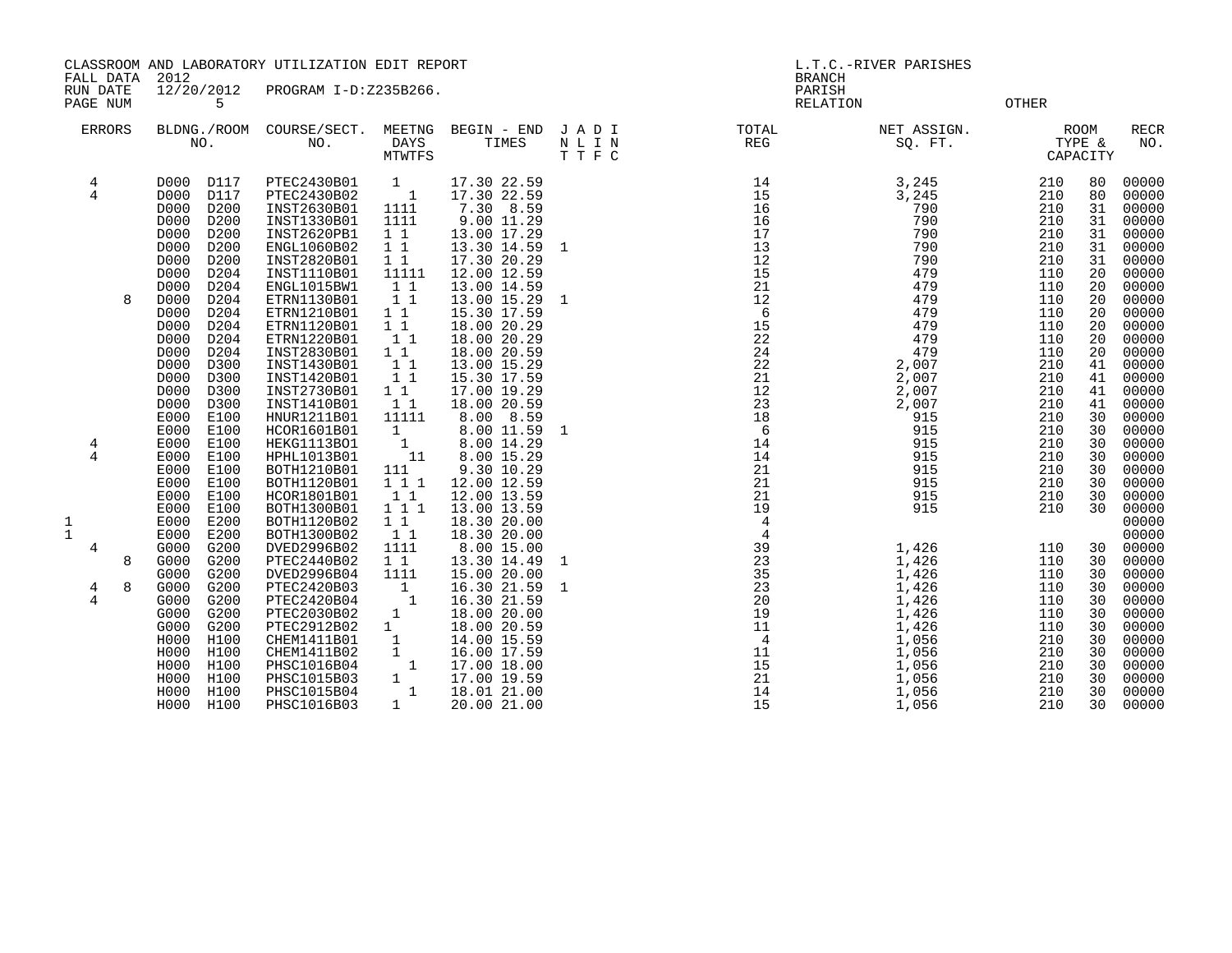|  | ERROR 1 - CLASS AND LABORATORY UTILIZATION FILE DOES NOT MATCH WITH BLDGS AND ROOMS FILE.<br>THE ROOM, BUILDING, AND CLASS FILES MUST ALL MATCH. IF THE ROOM NUMBER ON THE UTILIZATION IS CORRECT,<br>THE ROOM SHOULD TO BE ADDED TO THE ROOM FILE. | 2                 |
|--|-----------------------------------------------------------------------------------------------------------------------------------------------------------------------------------------------------------------------------------------------------|-------------------|
|  | ERROR 2 - THERE SHOULD BE AT LEAST ONE ENTRY IN THE DAYS-OF-WEEK-COURSE-MEETS FIELD.                                                                                                                                                                |                   |
|  | ERROR 3 - BEGIN-END-TIME FIELDS MUST BE BETWEEN 06.00 AND 23.00                                                                                                                                                                                     |                   |
|  | ERROR 4 - WARNING - CLASS TIME EXCEEDS 5 HOURS.                                                                                                                                                                                                     | 73                |
|  | ERROR 5 - ROOM TYPE INVALID FOR TEACHING CLASS, CLASSES CANNOT BE SCHEDULED IN ROOMS DESIGNATED AS CIRCULATION,<br>CUSTODIAL OR MECHANICAL.                                                                                                         |                   |
|  | ERROR 7 - THE TOTAL REGISTRANTS FIELD MUST NOT BE BLANK OR ZEROS                                                                                                                                                                                    |                   |
|  | ERROR 8 - WARNING - EXCEEDS THE CAPACITY OF THE ROOM BY 50% (IF THIS IS A JOINT CLASS ITS REGISTRANTS ARE INCLUDED).<br>PLEASE CHECK THE CAPACITY OF THE ROOM AS IT APPEARS ON THE ROOM FILE.                                                       | 51                |
|  | ERROR 9 - UNLESS THERE IS A JOINT CLASS, ALTERNATE WEEKS OR INCONSISTENT MEETING TIMES, THERE SHOULD BE NO DUPLICATES.                                                                                                                              | $\mathbf{1}$      |
|  | TOTAL ERRORS (INCLUDING WARNINGS)                                                                                                                                                                                                                   | 127               |
|  | TOTAL NUMBER OF RECORDS READ<br>TOTAL NUMBER OF RECORDS ACCEPTED FOR SPACE UTILIZATION COMPUTATION<br>NUMBER OF JOINT-CLASS RECORDS<br>NUMBER OF ALTERATE WEEKS RECORDS                                                                             | 245<br>242<br>121 |

NUMBER OF DIFFERENT TIMES RECORDS

NUMBER OF INCONSISTENT RECORDS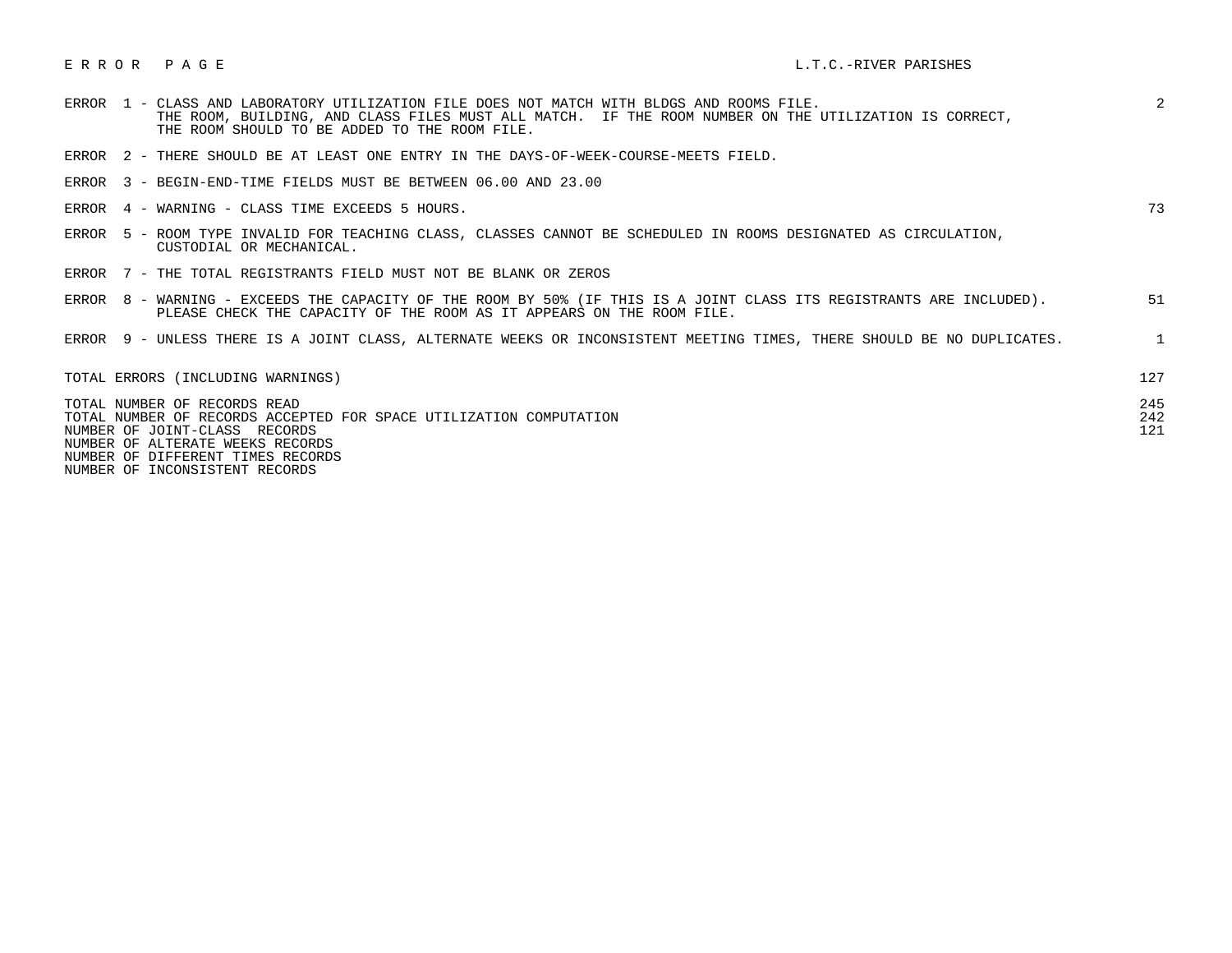|                                                                                      | DAY USE         | NIGHT USE       | TOTAL           |
|--------------------------------------------------------------------------------------|-----------------|-----------------|-----------------|
|                                                                                      | $(0600 - 1700)$ | $(1700 - 2300)$ | $(0600 - 2300)$ |
| *CLASSROOM FACILITIES                                                                |                 |                 |                 |
| TOTAL NUMBER OF ROOMS                                                                |                 |                 | 15              |
| TOTAL NUMBER OF STATIONS (CAPACITY)                                                  |                 |                 | 385             |
| WEEKLY STUDENT CONTACT HOURS                                                         | 11265           | 1331            | 12596           |
| WEEKLY TOTAL OF ROOMS AVAILABLE - COUNTED IN HALF HOUR INCREMENTS                    | 1350            | 750             | 2100            |
| WEEKLY TOTAL OF ROOMS IN USE - COUNTED IN HALF HOUR INCREMENTS                       | 2700            | 138             | 2838            |
| WEEKLY TOTAL OF STUDENT STATIONS AVAILABLE - COUNTED IN HALF HOUR INCREMENTS         | 34650           | 19250           | 53900           |
| WEEKLY TOTAL OF STATIONS AVAILABLE IN ROOMS IN USE - COUNTED IN HALF HOUR INCREMENTS | 58545           | 3904            | 62449           |
| WEEKLY TOTAL OF STATIONS IN USE - COUNTED IN HALF HOUR INCREMENTS                    | 22530           | 2662            | 25192           |
| PERCENT OF ROOMS IN USE TO ROOMS AVAILABLE                                           | 200.0           | 18.4            | 135.1           |
| PERCENT OF STATIONS IN USE TO STATIONS AVAILABLE                                     | 65.0            | 13.8            | 46.7            |
| PERCENT OF STATIONS IN USE TO STATIONS AVAILABLE IN OCCUPIED ROOMS                   | 38.5            | 68.2            | 40.3            |
|                                                                                      |                 |                 |                 |
|                                                                                      |                 |                 |                 |
|                                                                                      | DAY USE         | NIGHT USE       | TOTAL           |
|                                                                                      | $(0600 - 1700)$ | $(1700 - 2300)$ | $(0600 - 2300)$ |
| CLASSROOM                                                                            |                 |                 |                 |
| TOTAL NUMBER OF ROOMS                                                                |                 |                 | 14              |
| TOTAL NUMBER OF STATIONS (CAPACITY)                                                  |                 |                 | 360             |
| WEEKLY STUDENT CONTACT HOURS                                                         | 11265           | 1331            | 12596           |
| WEEKLY TOTAL OF ROOMS AVAILABLE - COUNTED IN HALF HOUR INCREMENTS                    | 1260            | 700             | 1960            |
| WEEKLY TOTAL OF ROOMS IN USE - COUNTED IN HALF HOUR INCREMENTS                       | 2700            | 138             | 2838            |
| WEEKLY TOTAL OF STUDENT STATIONS AVAILABLE - COUNTED IN HALF HOUR INCREMENTS         | 32400           | 18000           | 50400           |
| WEEKLY TOTAL OF STATIONS AVAILABLE IN ROOMS IN USE - COUNTED IN HALF HOUR INCREMENTS | 58545           | 3904            | 62449           |
| WEEKLY TOTAL OF STATIONS IN USE - COUNTED IN HALF HOUR INCREMENTS                    | 22530           | 2662            | 25192           |
| PERCENT OF ROOMS IN USE TO ROOMS AVAILABLE                                           | 214.3           | 19.7            | 144.8           |
| PERCENT OF STATIONS IN USE TO STATIONS AVAILABLE                                     | 69.5            | 14.8            | 50.0            |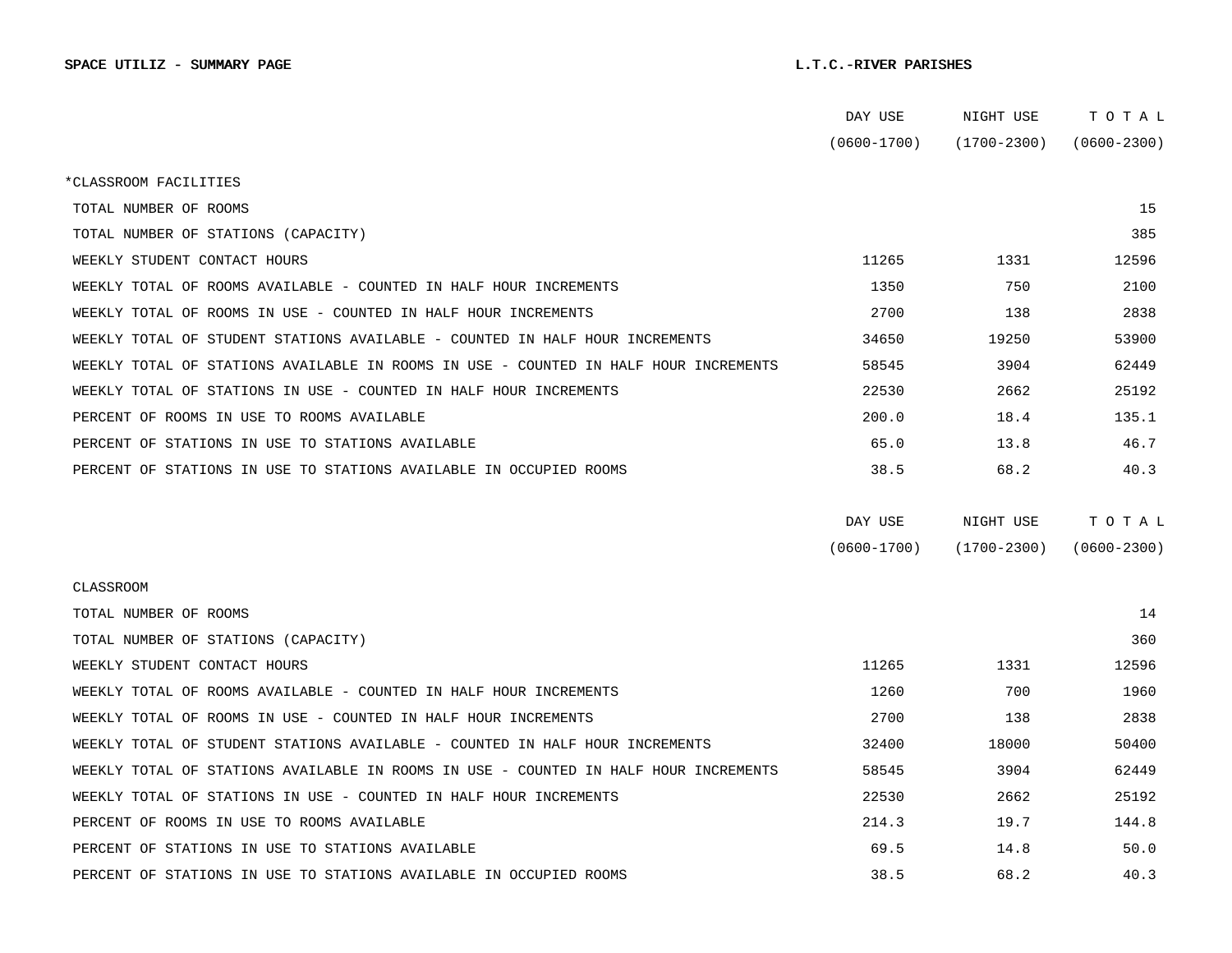| DAY USE         | NIGHT USE       | тотаг           |
|-----------------|-----------------|-----------------|
| $(0600 - 1700)$ | $(1700 - 2300)$ | $(0600 - 2300)$ |

\*LABORATORY FACILITIES

| TOTAL NUMBER OF ROOMS                                                                |       |       | 20    |
|--------------------------------------------------------------------------------------|-------|-------|-------|
| TOTAL NUMBER OF STATIONS (CAPACITY)                                                  |       |       | 626   |
| WEEKLY STUDENT CONTACT HOURS                                                         | 6103  | 982   | 7086  |
| WEEKLY TOTAL OF ROOMS AVAILABLE - COUNTED IN HALF HOUR INCREMENTS                    | 1800  | 1000  | 2800  |
| WEEKLY TOTAL OF ROOMS IN USE - COUNTED IN HALF HOUR INCREMENTS                       | 2070  | 122   | 2192  |
| WEEKLY TOTAL OF STUDENT STATIONS AVAILABLE - COUNTED IN HALF HOUR INCREMENTS         | 56340 | 31300 | 87640 |
| WEEKLY TOTAL OF STATIONS AVAILABLE IN ROOMS IN USE - COUNTED IN HALF HOUR INCREMENTS | 72052 | 6374  | 78426 |
| WEEKLY TOTAL OF STATIONS IN USE - COUNTED IN HALF HOUR INCREMENTS                    | 12207 | 1965  | 14172 |
| PERCENT OF ROOMS IN USE TO ROOMS AVAILABLE                                           | 115.0 | 12.2  | 78.3  |
| PERCENT OF STATIONS IN USE TO STATIONS AVAILABLE                                     | 21.7  | 6.3   | 16.2  |
| PERCENT OF STATIONS IN USE TO STATIONS AVAILABLE IN OCCUPIED ROOMS                   | 16.9  | 30.8  | 18.1  |

| DAY USE         | NIGHT USE       | тотаь           |
|-----------------|-----------------|-----------------|
| $(0600 - 1700)$ | $(1700 - 2300)$ | $(0600 - 2300)$ |

| CLASS LABORATORY                                                                     |       |       |       |
|--------------------------------------------------------------------------------------|-------|-------|-------|
| TOTAL NUMBER OF ROOMS                                                                |       |       | 14    |
| TOTAL NUMBER OF STATIONS (CAPACITY)                                                  |       |       | 476   |
| WEEKLY STUDENT CONTACT HOURS                                                         | 6019  | 982   | 7002  |
| WEEKLY TOTAL OF ROOMS AVAILABLE - COUNTED IN HALF HOUR INCREMENTS                    | 1260  | 700   | 1960  |
| WEEKLY TOTAL OF ROOMS IN USE - COUNTED IN HALF HOUR INCREMENTS                       | 2056  | 122   | 2178  |
| WEEKLY TOTAL OF STUDENT STATIONS AVAILABLE - COUNTED IN HALF HOUR INCREMENTS         | 42840 | 23800 | 66640 |
| WEEKLY TOTAL OF STATIONS AVAILABLE IN ROOMS IN USE - COUNTED IN HALF HOUR INCREMENTS | 71716 | 6374  | 78090 |
| WEEKLY TOTAL OF STATIONS IN USE - COUNTED IN HALF HOUR INCREMENTS                    | 12039 | 1965  | 14004 |
| PERCENT OF ROOMS IN USE TO ROOMS AVAILABLE                                           | 163.2 | 17.4  | 111.1 |
| PERCENT OF STATIONS IN USE TO STATIONS AVAILABLE                                     | 28.1  | 8.3   | 21.0  |
| PERCENT OF STATIONS IN USE TO STATIONS AVAILABLE IN OCCUPIED ROOMS                   | 16.8  | 30.8  | 17.9  |